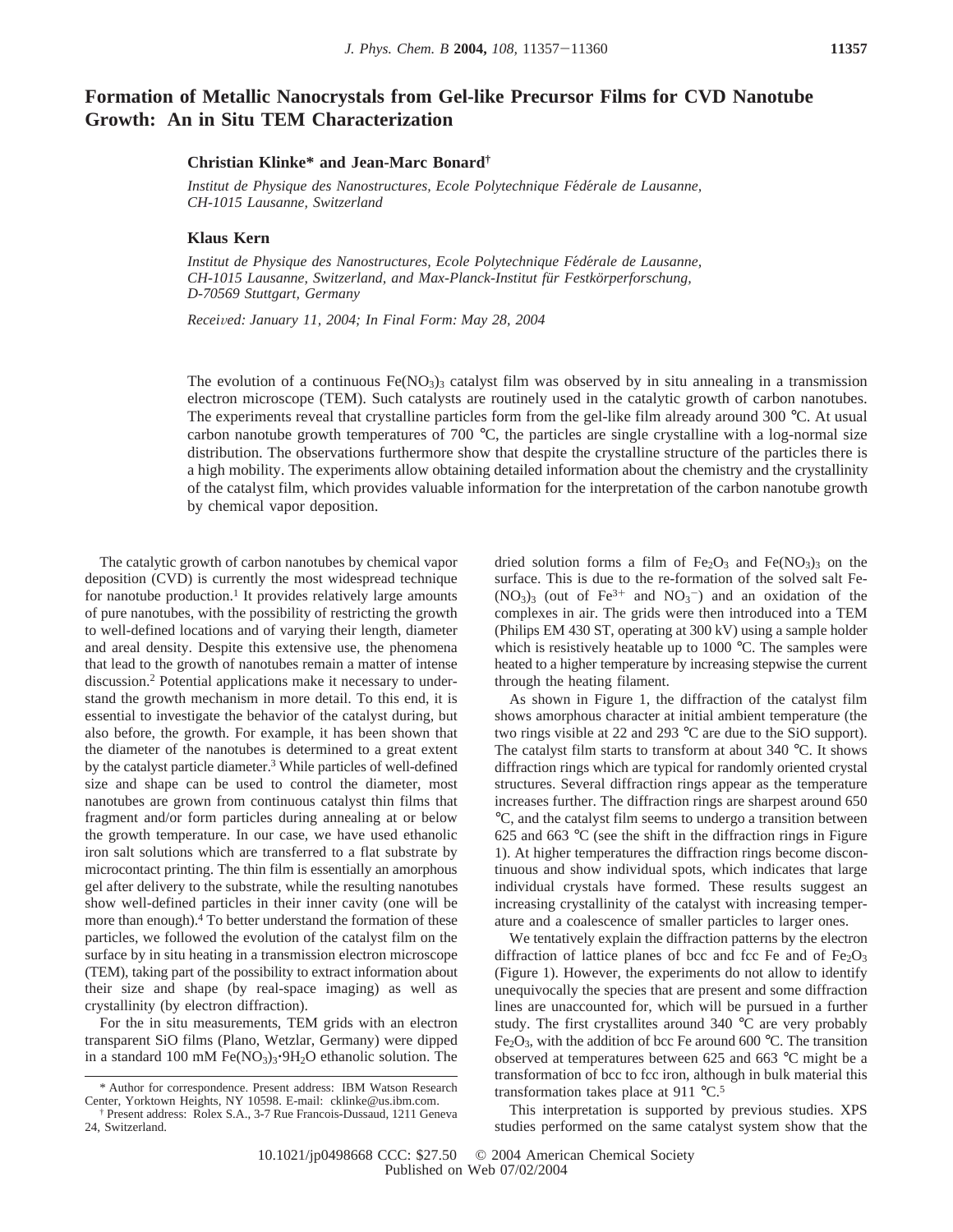

**Figure 1.** TEM diffraction patterns of the catalyst film during in situ heating to 951 °C. In the center: calculated patterns for bcc iron,  $Fe<sub>2</sub>O<sub>3</sub>$ , and fcc iron.

nitrate ligands found before the annealing disappear during heating. Conversely,  $Fe<sub>2</sub>O<sub>3</sub>$  appears during the annealing.<sup>2,6</sup> At higher temperature, in situ XRD measurements reveal that the iron oxide layer transforms to a crystalline  $Fe<sub>2</sub>O<sub>3</sub>$  film during heating under nitrogen. During nanotube growth, however, it is highly probable that iron oxide  $Fe<sub>2</sub>O<sub>3</sub>$ , if present, is first reduced to Fe3O4 and FeO and then to pure iron before the actual catalysis starts.2

The electron diffraction observations of Figure 1 suggests a crystallinization at low temperatures followed by an increase of the crystallite size with temperature. To confirm these facts, we present in Figure 2 real space images which were taken right after the diffractions of Figure 1 at the same temperatures. No

contrast can be detected at room temperature. At 293 °C, some dark spots indicate the onset of the formation of nanoparticles. We analyze in the following the size distribution of the particles (see also Figure 3). At low temperatures, the particle size follows closely a log-normal distribution (which means that the logarithm of the diameter follows a normal distribution). The log-normal distribution is given by  $f(d) = (1/\beta\sqrt{2\pi})$  $\exp[-(\ln d - \alpha)^2/2\beta^2]$ , and peaks at  $\exp(\alpha)$  with a full width

at half-maximum (fwhm) of  $2\sqrt{\exp(2\alpha+2\beta^2)}-\exp(2\alpha+\beta^2)$ .<br>Figure 3a show the actual diameter histograms of more than Figure 3a show the actual diameter histograms of more than 300 particles per temperature extracted from the TEM images (dots) with the log-normal fits (continuous lines), while Figure 3b summarizes the variation of mean diameter and fwhm extracted from the fits with the temperature.

We are aware that the log-normal distribution is not entirely adequate, especially at high temperatures. The TEM images are dominated by a few large particles which barely show up in the histograms. Figure 3 reveals, nevertheless, a few interesting facts. Between the onset of particle formation around 250 and 500 °C, the size distribution does not markedly change. The mean diameter and fwhm are almost constant between 6 and 8 nm, although some larger particles (diameter up to 30 nm) are formed. Above 500 °C, the size distribution broadens and shifts to higher diameters, reaching a maximum around 700 °C. This change in behavior is probably linked to the formation of bcc Fe around 600 °C and of fcc Fe around 650 °C, although further detailed studies are required to confirm and interpret the observations. It is worth noting that this increase in diameter provokes an increase of the mean resulting nanotube diameter between the onset of nanotube growth around 650 and 850 °C.<sup>7</sup> The size distribution continues to broaden with a shift to lower diameters. However, the latter observation seems to arise from the fact that the distribution is not completely described by a log-normal distribution above 709 °C (see Figure 3a). There is nevertheless a renewed formation of small particles at these high temperatures (diameter below 6 nm), which is not immediately apparent in the TEM micrographs of Figure 2.



**Figure 2.** TEM real-space images of the evolution of the catalyst film during in situ heating: (a) 22 °C, (b) 285 °C, (c) 325 °C, (d) 458 °C, (e) 669 °C, (f) 893 °C. The crystal facets and the increase of the mean diameter are clearly visible. The scale bar in the lower right corner of image (a) indicates 200 nm.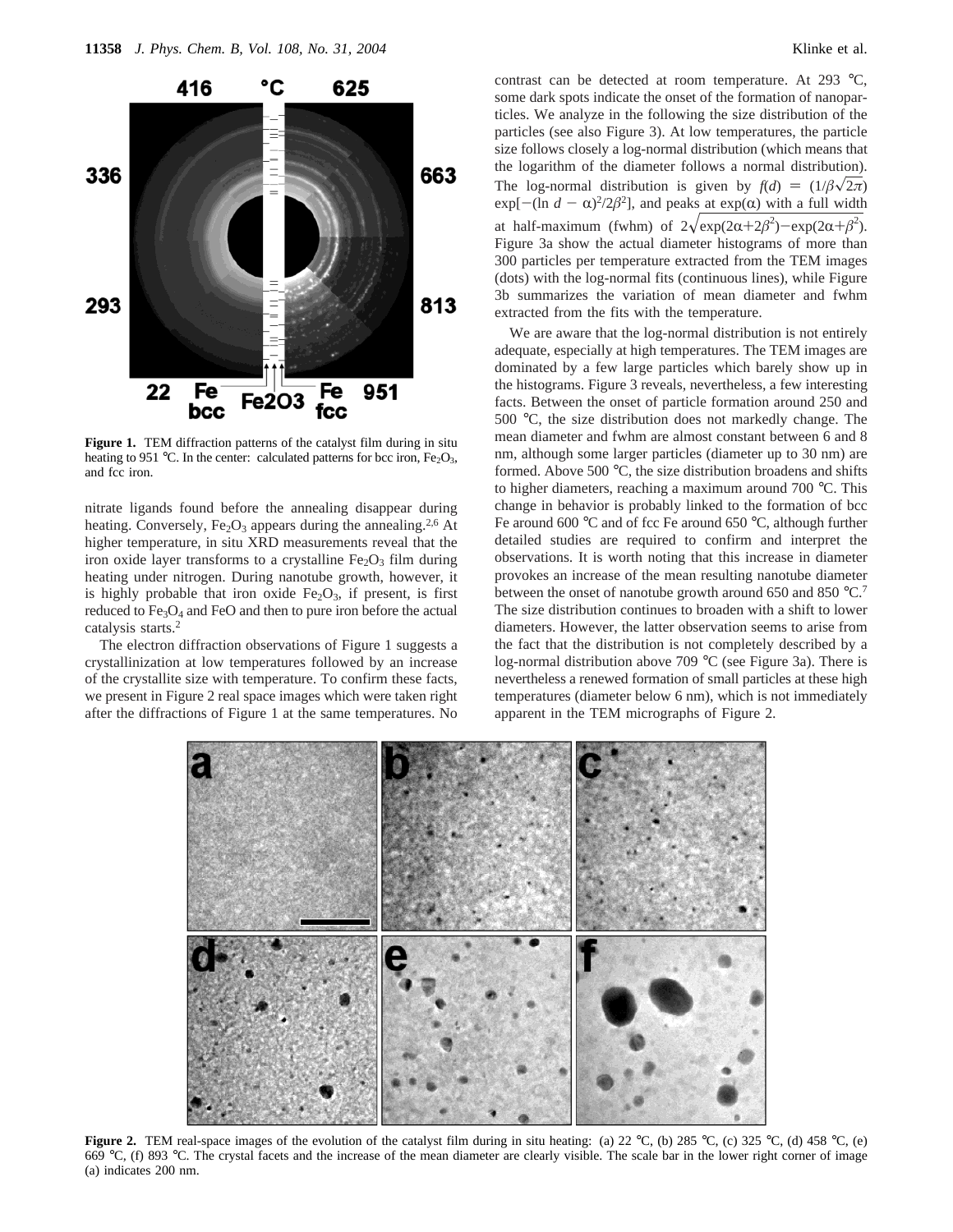

**Figure 3.** (a) Diameter distribution extracted from the TEM images (dots) and corresponding log-normal distribution (continuous lines). The log-normal distribution is not entirely adequate for temperatures higher than 709 °C. The TEM images are dominated by a few large particles which barely show up in the histograms. (b) Mean diameter and fwhm extracted from the log-normal fits with the temperature.

The real-space and diffraction observations performed during the same in situ experiment in a TEM reveal a highly complex behavior. According to previous studies, the catalyst film consists of a gel-like material of partially hydrolyzed Fe(III) nitrate, and the nitrate ligands evaporate during heating.6 As the temperature increases, the amorphous gel-like structure denatures, both ethanol and crystal water evaporate, with a condensation of amorphous iron oxide (according to XPS) around 300 °C. The nanoparticles crystallize to  $Fe<sub>2</sub>O<sub>3</sub>$ , and the increasing mobility resulting from the increasing temperature leads to the formation of larger particles, resulting in a strong shift and broadening of the size distribution above 500 °C. The increase in temperature also induces changes in the crystal structure of the particles, with the formation of bcc and then fcc Fe. It is, however, very probable that these transitions occur in only a fraction of the particles, as the diffractions suggest a coexistence of several Fe and Fe-oxide phases. We are also aware that these observations, performed in the UHV environment of a TEM, may not reflect exactly the behavior of the catalyst film in the usual  $N_2$  annealing atmosphere and in the  $C_2H_2:N_2$  mixture used for nanotube growth. For example, Homma et al.<sup>8</sup> found a strong influence of methane on the melting temperature of nanoparticles used for the growth of single-wall carbon nanotubes. Nevertheless, we note a lot of similarities between our results and in situ XRD studies.<sup>2</sup> Furthermore, we like to point out that the presence of annealing gases is not obligatory.9 The direct observation of the nanotube growth remains a challenge for the future.

The crystallites are solid at least up to temperatures of about 1000 °C. This is proven not only by the electron diffraction but also by the real-space images in Figure 2: defined facets are visible on the crystallites. At temperatures of more than about 600 °C a high mobility of material was observed. This mobility might also be the reason for the different shapes of the catalyst particles sometimes found at the top of carbon nanotubes,<sup>4</sup> although the particles remain crystalline. The high mobility led to a visible ripening of the catalyst particles. Crystals grew by absorbing material in the vicinity (amorphous catalyst film) and larger crystallites continued growing at the expense of smaller ones nearby, known as Ostwald ripening.10 In Figure 4, a time sequence acquired at 987 °C is shown (see also Supporting Information for video cut-out), which demonstrates the growth of a cluster at the expense of a smaller ones. One can see three clusters. The smallest one, at the top of the three, is quickly getting smaller and vanishes first  $(a-e)$ . The middle one seems to get smaller after the small cluster disappears  $(f-j)$ , but has probably already undergone a reduction before, or the mass flow from the small particle to the biggest one keeps the medium



**Figure 4.** Double Ostwald ripening at 987 °C in a TEM: A small cluster is absorbed by a medium one (a-e), and the medium one in turn by a big one (f-j). The elapsed time between two frames is about 0.8 s, and one image is about  $200 \times 200$  nm<sup>2</sup>.